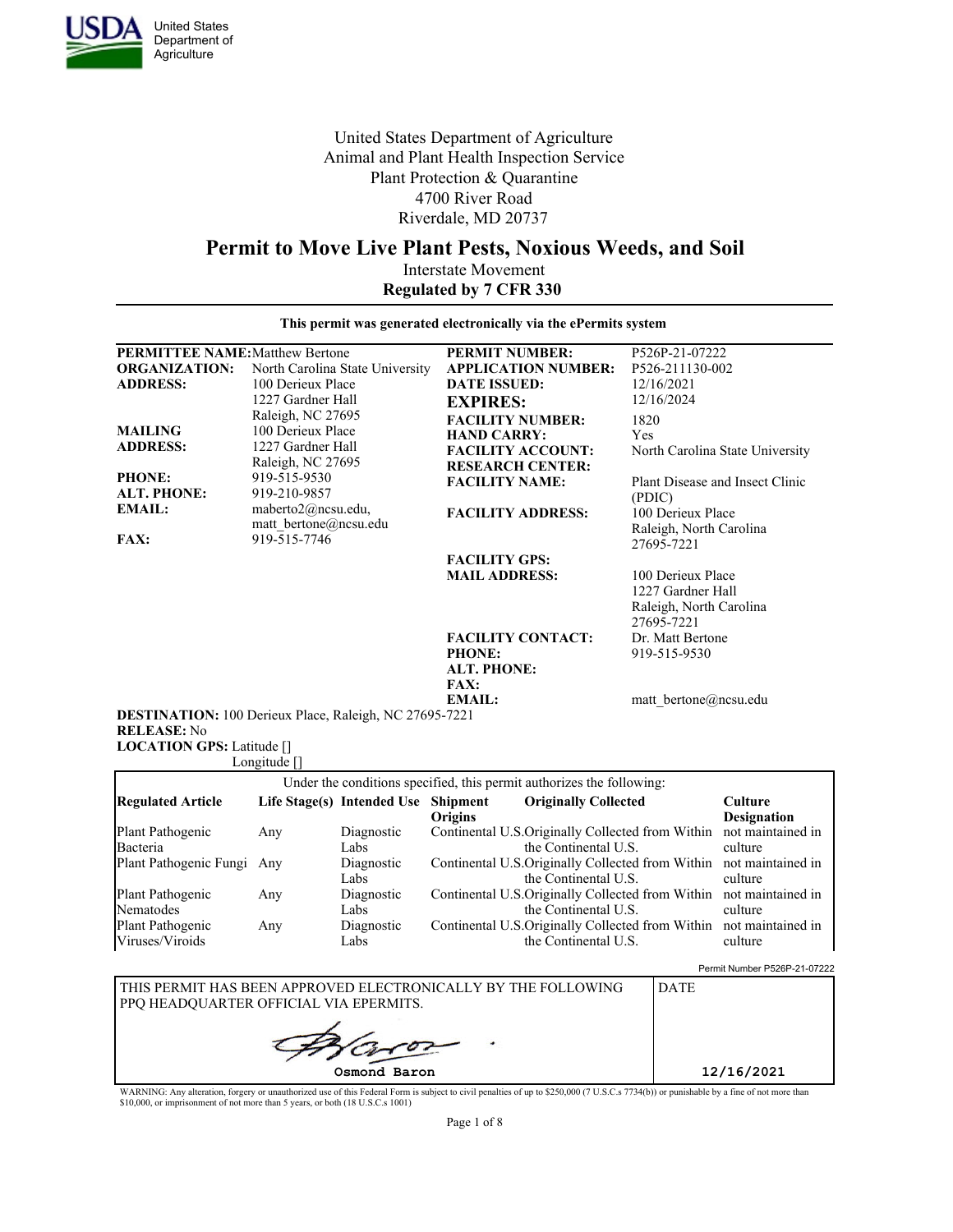

| Continental U.S.Originally Collected from Within not maintained in<br>Plant parts with/without Any<br>Diagnostic<br>Soil<br>Labs<br>the Continental U.S.<br>culture | Plant Pathogens | Anv | Diagnostic<br>Labs | Continental U.S.Originally Collected from Within not maintained in<br>the Continental U.S. | culture |
|---------------------------------------------------------------------------------------------------------------------------------------------------------------------|-----------------|-----|--------------------|--------------------------------------------------------------------------------------------|---------|
|                                                                                                                                                                     |                 |     |                    |                                                                                            |         |
|                                                                                                                                                                     |                 |     |                    |                                                                                            |         |

## **PERMIT GUIDANCE**

1) Importation, interstate movement, and environmental release of the listed regulated organisms that have been genetically engineered may require a different permit issued under regulations at 7 CFR part 340. Any unauthorized importation, interstate movement, or environmental release (including accidental release) of a regulated GE organism would be a violation of those regulations. Before moving genetically engineered organisms, contact APHIS Biotechnology Regulatory Services (BRS) at: https://www.aphis.usda.gov/aphis/ourfocus/biotechnology. If BRS does not require a permit, contact the Pest, Pathogen, and Biocontrol permit unit for further guidance at: pest.permits@usda.gov 2) If an animal pathogen is identified in your shipment, to ensure appropriate safeguarding, please refer to [http://www.aphis.usda.gov/import\\_export/animals/animal\\_import/animal\\_imports\\_an](http://www.aphis.usda.gov/import_export/animals/animal_import/animal_imports_anprodu<br/>cts.shtml) [products.shtml](http://www.aphis.usda.gov/import_export/animals/animal_import/animal_imports_anprodu<br/>cts.shtml)

3) If a human pathogen is identified, please refer to the CDC Etiologic Agent Import Permit Program at <http://www.cdc.gov/od/eaipp/>

4) This permit DOES NOT fulfill the requirements of other federal or state regulatory authorities. Please contact the appropriate agencies, such as the U.S. Environmental Protection Agency, the U.S. Fish and Wildlife Service, the U.S. Food and Drug Administration, the Centers for Disease Control and Prevention, the APHIS Veterinary Services unit, the APHIS Biotechnology Regulatory Services, or your State's Department of Agriculture to ensure proper permitting.

5) If you are considering renewal of this permit, an application should be submitted at least 90 days prior to the expiration date of this permit to ensure continued coverage. Permits requiring containment facilities may take a longer period of time to process.

6) When the regulated material includes Domestic soil

You must abide by all local quarantines see: [http://www.aphis.usda.gov/](http://www.aphis.usda.gov/planthealth/pests_and_diseases)

[planthealth/pests\\_and\\_diseases](http://www.aphis.usda.gov/planthealth/pests_and_diseases)

Of special concern for movement of soil from certain continental areas are: IMPORTED FIRE ANTS: [http://www.aphis.usda.gov/plant-health/i](http://www.aphis.usda.gov/plant-health/ifa)

[fa](http://www.aphis.usda.gov/plant-health/ifa); GOLDEN NEMATODES: [http://www.aphis.usda.gov/planthealth/gna>; POTATO/PALE CYST](http://www.aphis.usda.gov/planthealth/gn) [NEMATODE:](http://www.aphis.usda.gov/planthealth/gn) <http://www.aphis.usda.gov/planthealth/pcn>

; PHYTOPHTHORA RAMORUM (Sudden Oak Death): [http://www.aphis.usda.gov/plant-health/s](http://www.aphis.usda.gov/plant-health/sod) [od](http://www.aphis.usda.gov/plant-health/sod)

## **PERMIT CONDITIONS**

USDA-APHIS issues this permit to Matthew Bertone, North Carolina State University, Raleigh, North Carolina. This permit authorizes the interstate movement of pure cultures of the listed regulated organisms or host material infected with the listed regulated organisms from within the continental United States for diagnostic work in the APHIS approved facility #1820.

|                                                                                                           | Permit Number P526P-21-07222 |
|-----------------------------------------------------------------------------------------------------------|------------------------------|
| I THIS PERMIT HAS BEEN APPROVED ELECTRONICALLY BY THE FOLLOWING<br>PPQ HEADQUARTER OFFICIAL VIA EPERMITS. | <b>DATE</b>                  |
|                                                                                                           |                              |
| Osmond Baron                                                                                              | 12/16/2021                   |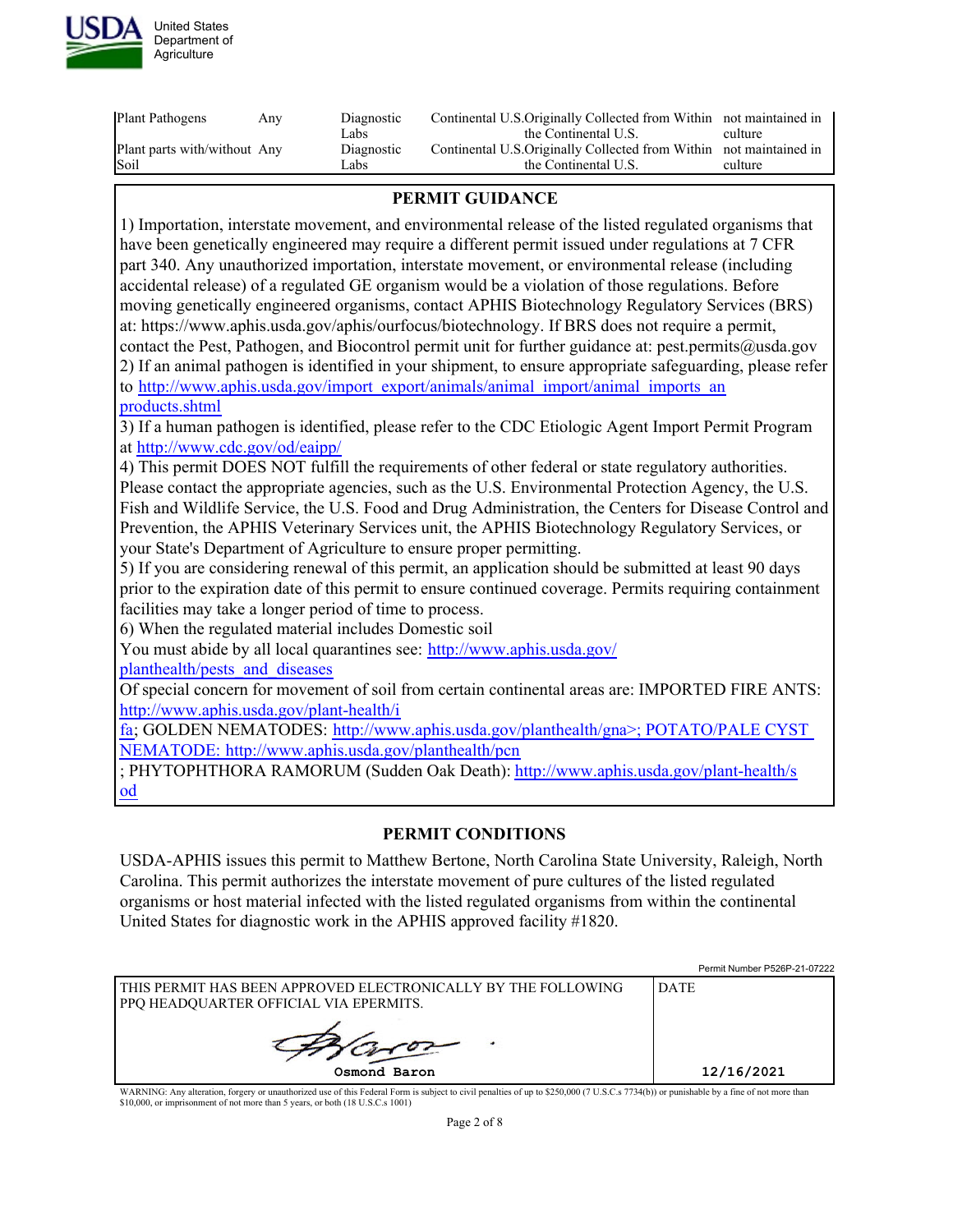

- 1. This permit is issued by the United States Department of Agriculture's Animal and Plant Health Inspection Service (APHIS). It conveys APHIS regulations and requirements for the material(s) listed on this permit. It does not reduce or eliminate your legal duty and responsibility to comply with all other applicable Federal and State regulatory requirements.
	- You must be an individual at least 18 years old, or legal entity such as partnership, corporation, association, or joint venture.
	- You are legally responsible for complying with all permit requirements and permit conditions.
	- If you violate any applicable laws associated with this permit, you may face substantial civil or criminal penalties. We may cancel all current permits and deny future permit applications.
	- Without prior notice and during reasonable hours, authorized Federal and State Regulators must be allowed to inspect the conditions associated with the regulated materials/organisms authorized under this permit.
- 2. The permit holder must:
	- maintain a valid PPQ526 permit so long as the regulated materials/organisms are alive or viable,
	- not assign or transfer this permit to other persons without APHIS PPQ authorization,
	- maintain an official permanent work assignment, residence, or affiliation at the address on this permit,
	- notify the Pest Permit Staff as soon as possible of any change in the permit holder's work assignment, residence, or affiliation,
	- notify the Pest Permit Staff of the receipt of unauthorized and/or misdirected shipments of regulated materials/organisms,
	- adequately mitigate environmental impacts resulting from unauthorized release of regulated materials/organisms and notify the Pest Permit staff immediately if one occurs,
	- notify the Pest Permit Staff if the facility is damaged/destroyed or if you wish to decommission the facility,

|                                                                 | Permit Number P526P-21-07222 |
|-----------------------------------------------------------------|------------------------------|
| I THIS PERMIT HAS BEEN APPROVED ELECTRONICALLY BY THE FOLLOWING | <b>DATE</b>                  |
| PPQ HEADQUARTER OFFICIAL VIA EPERMITS.                          |                              |
|                                                                 |                              |
|                                                                 |                              |
| Osmond Baron                                                    | 12/16/2021                   |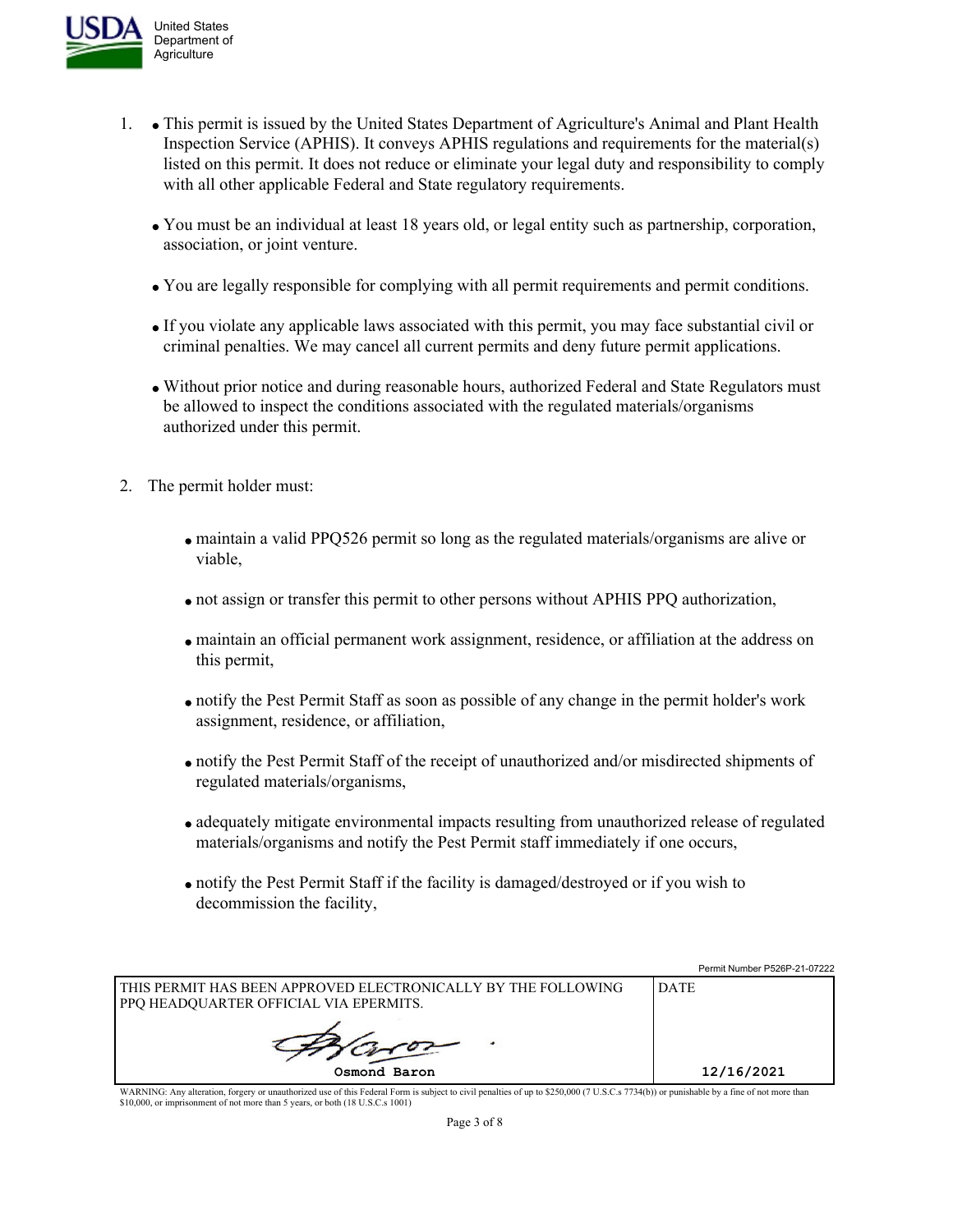

destroy all regulated materials/organisms prior to departure from the organization unless other arrangements are confirmed by the Pest Permit Staff.

Notifications to the Pest Permit Staff must be made via 866-524-5421 or pest.permits@usda.gov within one business day of the event triggering a notification.

3. This permit does not authorize movement or use of organisms listed in the Public Health Security and Bioterrorism Preparedness and Response Act of 2002. If any organism listed as a Select Agent is identified from materials associated with this research, the permit holder is required to notify APHIS, Agriculture Select Agent Services (AgSAS) immediately by phone at 301-851-3300 option 3, and within seven (7) days submit APHIS/CDC Form 4A (Report of Identification of a Select Agent or Toxin in a Clinical or Diagnostic Laboratory) to APHIS, AgSAS; 4700 River Rd, Unit 2, Riverdale, MD 20737 (see instructions at: https://www.selectagents.gov/forms/form4.htm). Failure to comply with this requirement is a violation of the Agricultural Bioterrorism Protection Act of 2002. For a complete list of Select Agents please visit: https://www.selectagents.gov/selectagentsandtoxinslist.html Select agents include: *Peronosclerospora philippinensis (Peronosclerospora sacchari), Coniothyrium glycines (formerly Phoma glycinicola and Pyrenochaeta glycines), Ralstonia solanacearum, Rathayibacter toxicus, Sclerophthora rayssiae, Synchytrium endobioticum, Xanthomonas oryzae, Bacillus anthracis, Brucella abortus, Brucella melitensis, Brucella suis, Burkholderia mallei, and Burkholderia pseudomallei.*

*For applicants applying for a permit for Ralstonia solanacearum non-race 3 biovar 2, an exclusion letter will need to be submitted along with the application* 

4. All persons working with the listed regulated materials/organisms must be informed of these permit conditions. Anyone working with these materials/organisms must agree to adhere to and sign/initial these conditions before beginning work. These signed conditions do not need to be submitted to USDA/APHIS but must be readily accessible and made available to Federal and State regulators upon request.

Note: these conditions may be copied and stored electronically for electronic signature and initialing provided that the permit number, authorized materials/organisms and life stages, release locations if applicable, and authorization statement all appear on the document with the permit number. Signing these conditions only indicates that the person working under this permit has read them; the permit holder is the sole responsible party under this permit.

|                                                                                                           | Permit Number P526P-21-07222 |
|-----------------------------------------------------------------------------------------------------------|------------------------------|
| THIS PERMIT HAS BEEN APPROVED ELECTRONICALLY BY THE FOLLOWING<br>  PPQ HEADQUARTER OFFICIAL VIA EPERMITS. | <b>DATE</b>                  |
|                                                                                                           |                              |
| Osmond Baron                                                                                              | 12/16/2021                   |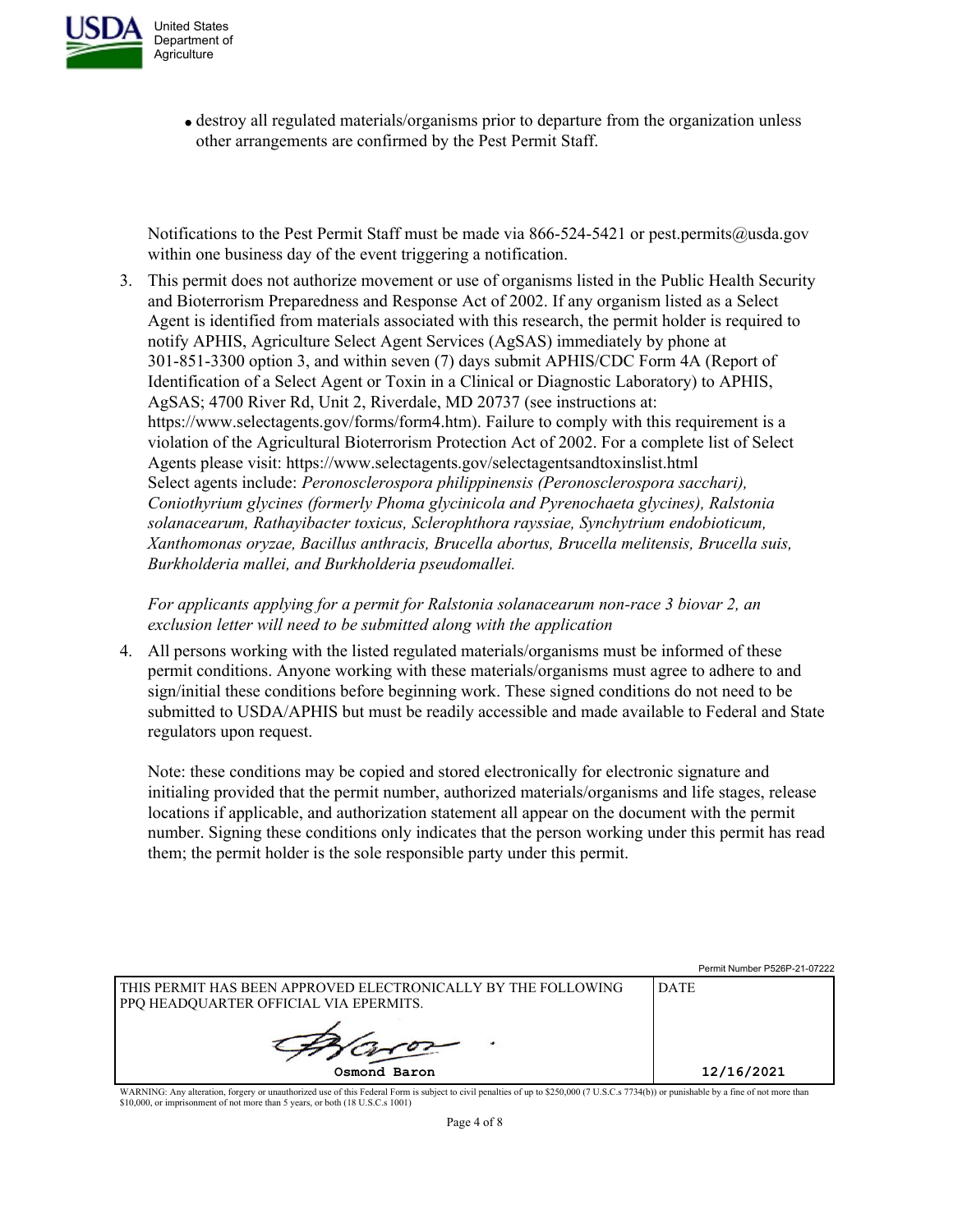

- United States Department of **Agriculture**
- 5. All packages for transport must minimally consist of both inner/primary and outer/secondary packages securely sealed so that both are effective barriers to escape or unauthorized dissemination of the listed materials/organisms. The inner/primary package(s) will contain all regulated materials/organisms and must be cushioned and sealed in such a way that it remains sealed during shock, impact, and pressure changes that may occur. The outer/secondary shipping container must be rigid and strong enough to withstand typical shipping conditions (dropping, stacking, impact from other freight, etc.) without opening.
- 6. Upon receipt all samples potentially containing mobile arthropod life stages must be placed in a refrigerator for at least 4 hours prior to opening the package. Following this initial processing all live, mobile arthropods must be placed in sealed containers for subsequent devitalization.
- 7. All packages must be opened within the APHIS approved facility identified above. Whenever possible packages must be opened within a Class II or III biosafety cabinet, otherwise packages must be opened within an area dedicated for this purpose within this facility.
- 8. This authorization is strictly for diagnostic activities in a controlled environment only. Plant inoculations are authorized in the laboratory or growth chamber only as necessary to confirm a diagnosis.
- 9. Vector transmission is not permitted under this authorization. Only mechanical inoculation of plants is permitted.
- 10. Measures to control potential insect vectors (e.g. black lights, yellow sticky boards, insecticides) must be in place.
- 11. Placement of organisms into a culture collection or any other research with these organisms is not authorized under this permit. Separate 526 permits are required for these activities.
- 12. Adequate protective clothing must be worn when working with soil and infected/infested samples so that movement of plant pests out of the facilities on hands, clothing, and shoes does not occur.
	- The laboratory floor must be uniform (i.e., no cracks/defects) and made of materials that can be cleaned. The floor must be maintained free of soil and infected/infested material.
	- Work benches must be uniform (i.e., no crack/defects) and made of materials that can be cleaned. When not working with the regulated material, the benches must be cleaned and maintained free of soil and infected/infested material.
	- Any sink that drains water used for processing infested soil, infested growing media, and infected plant materials must be equipped with traps that allow collection of waste water.
	- All waste water from sink traps or other sources that potentially contains live pests or pathogens must be treated according to the devitalization and waste disposal condition in this permit before final disposal.

Permit Number P526P-21-07222

|                                                                                                         | I VIIIII I I VIIIII VLVI LI VILLL |
|---------------------------------------------------------------------------------------------------------|-----------------------------------|
| THIS PERMIT HAS BEEN APPROVED ELECTRONICALLY BY THE FOLLOWING<br>PPQ HEADQUARTER OFFICIAL VIA EPERMITS. | <b>DATE</b>                       |
|                                                                                                         |                                   |
| Osmond Baron                                                                                            | 12/16/2021                        |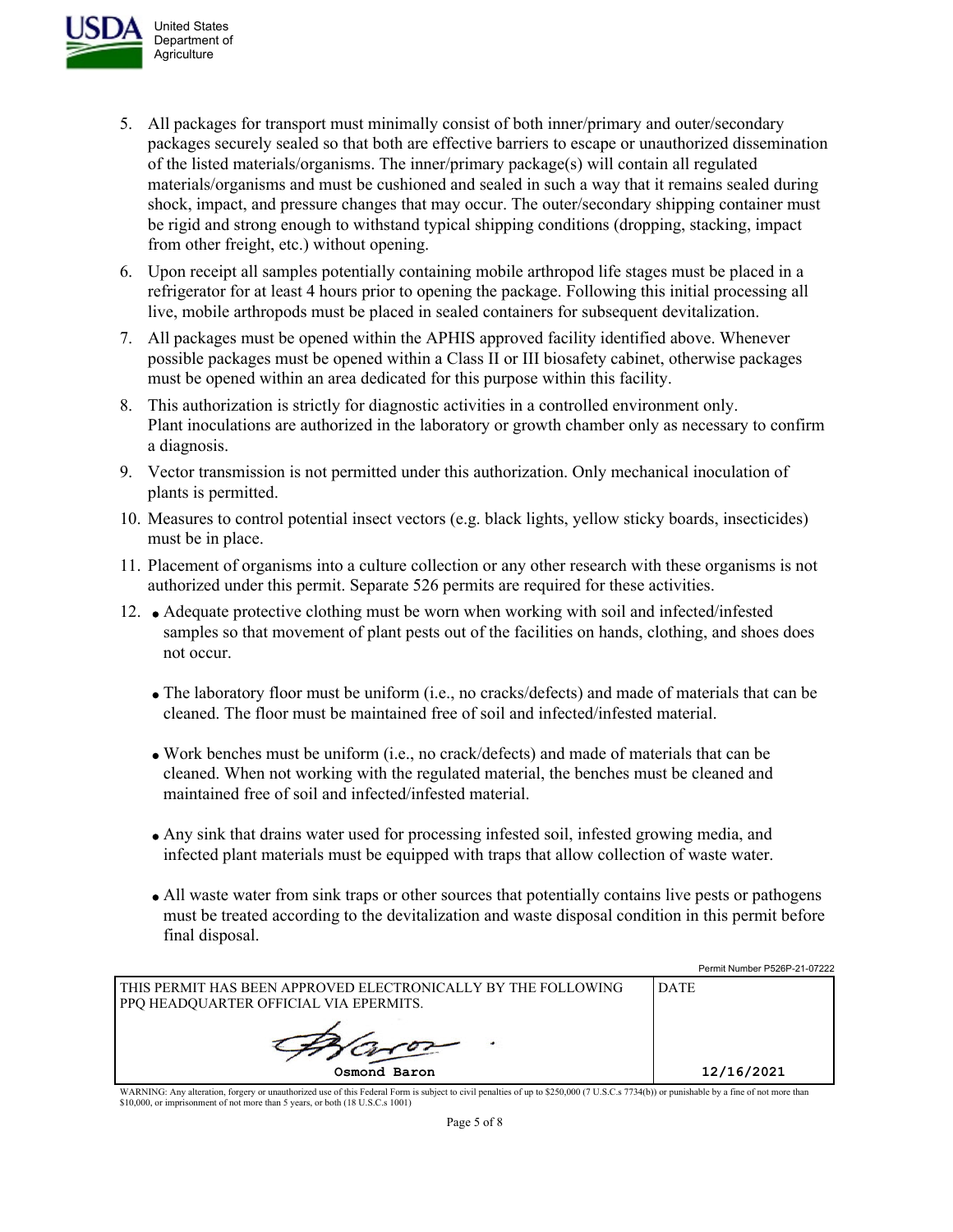

- 13. Diagnostic samples must be maintained within the APHIS approved facility identified above. All stored samples must be kept in a locked area with access restricted to authorized personnel.
- 14. A record of all plant pathogens and pests identified in the regulated material must be maintained at the APHIS approved containment facility identified above. These records must be available to Federal and State regulators upon request.
- 15. The permit holder or authorized individual must notify APHIS Plant Protection and Quarantine (PPQ) Pests Pathogens and Biocontrol Permit Branch (PPBP) within 10 working days of the confirmation that an organism is identified as (a) a species new to science, (b) an organism not known to occur in the United States, or (c) a pest managed by an APHIS program (https://www.aphis.usda.gov/aphis/ourfocus/planthealth/plant-pest-and-disease-programs/pes ts-an d-diseases). Include the permit number, the origins and dates of receipt of the samples, and the identified organism. The notification must be sent to USDA/APHIS/PPQ/RPM/PPB, 4700 River Rd., Unit 133, Riverdale, MD 20737, faxed to 301-734-8700 or emailed to Pest.Permits@usda.gov as Word, Excel or pdf documents. Notifications must also be sent to the State Plant Health Director (SPHD) and State Plant Regulatory Official (SPRO) of the state of origin of the specific sample within 10 working days. See https://www.aphis.usda.gov/aphis/ourfocus/planthealth/ppq-program-overview/ct\_sphd and https://nationalplantboard.org/membership/ for contact information.
- 16. Standard Operating Procedures (SOPs) must be filed with, and approved by, the APHIS PPQ Pest Permit Staff at: email: pest.permits@usda.gov; phone: 866-524-5421; fax: 301-734-8700; address: 4700 River Road, Unit 133, Riverdale, MD 20737. All contact information must be kept current and the SOPs must be dated. If requirements in the permit conditions are more restrictive than the SOPs, permit conditions take precedence. APHIS PPQ must approve any changes to the SOPs before implementation.

A list of all persons with access to the containment facility must be maintained and available upon request by Federal or State Regulatory Officials.

All persons working with the regulated material/organism(s) must be trained on, and implement the permit conditions, and all APHIS approved SOPs governing the facility listed above.

- 17. Modifications to the containment facility or any changes that affect the containment of the regulated materials/organisms must be approved by APHIS prior to making changes. Please contact the Pest Permit Staff (email: pest.permits@usda.gov; phone: 866-524-5421; address: 4700 River Rd., Unit 133, Riverdale, MD 20737; Fax: 301-734-8700).
- 18. DEVITALIZATION AND WASTE DISPOSAL

All regulated materials/organisms and all items coming in direct contact or exposed to the regulated materials/organisms must be sterilized/sanitized/decontaminated prior to removal from the authorized containment facility. This includes all items from shipping, culturing, care, and

Permit Number P526P-21-07222

| I THIS PERMIT HAS BEEN APPROVED ELECTRONICALLY BY THE FOLLOWING.<br>PPO HEADOUARTER OFFICIAL VIA EPERMITS. | <b>DATE</b> |
|------------------------------------------------------------------------------------------------------------|-------------|
|                                                                                                            |             |
| Osmond Baron                                                                                               | 12/16/2021  |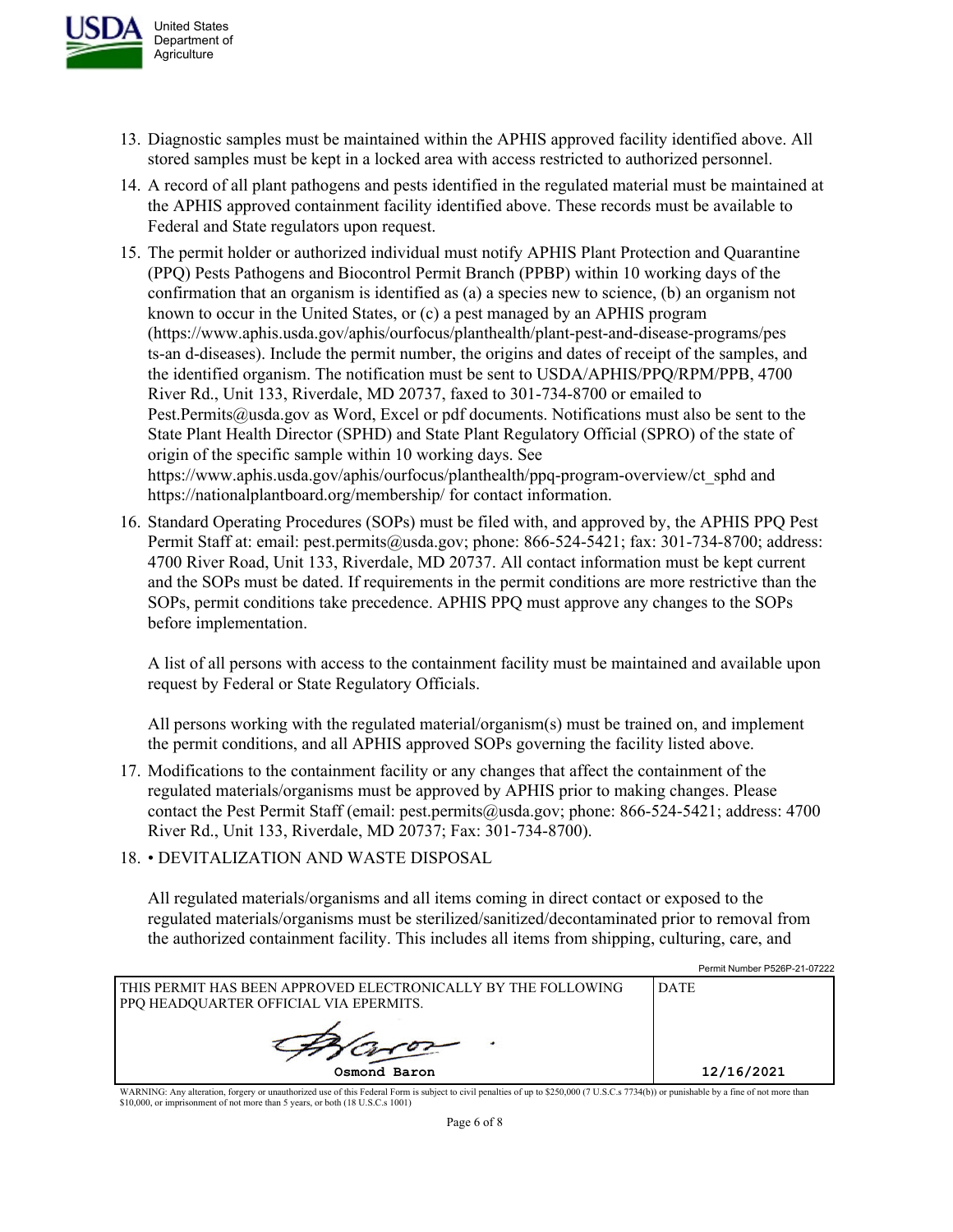

maintenance of these regulated materials/organisms. This requirement includes but is not necessarily limited to: packaging directly exposed to the regulated materials/organisms, substrates (culture media, soil, plant materials (food materials or host plants)), leftover/unused/unneeded live cultures, and dead specimens/cultures unless specified otherwise in the permit.

Prior to disposal or reuse, you must treat all contaminated and all potentially contaminated materials by one of the following methods, either alone or in combination:

1) autoclaved (see protocol below), 2) disposed of off-site by a facility holding a valid PPQ compliance agreement (organisms and/or contaminated waste must be stored in sealed containers prior to pick up by this company), 3) incinerated, 4) immersed in a minimum of a final concentration of 0.525 percent sodium hypochlorite (for example; 1 part fresh household bleach to 9 parts water) for at least 20 minutes, or 5) immersed in 70 percent alcohol for at least 30 minutes. Treated waste will be double bagged prior to disposal.

Other sterilization methods are only allowed with prior written agreement from the USDA/APHIS PPQ Pest Permit Staff.

If using an autoclave the following protocol must be used:

a. Waste must be autoclaved at 121 Celsius (250 Fahrenheit) for a minimum of 30 minutes at 15 psi.

b. Autoclave tape or other indicators must be placed on each load prior to treatment. The autoclave tape or other indicator on each container must be checked to verify color change before disposal. c. The autoclave must be calibrated according to the manufacturer's instructions annually and a commercially available biological indicator kit that uses bacterial spores of Geobacillus stearothermophilus that are rendered unviable at 121 Celsius (250 Fahrenheit) must be used every three months.

## OR

The autoclave must be calibrated according to the manufacturer's instructions every two years and a commercially available biological indicator kit that uses bacterial spores of Geobacillus stearothermophilus that are rendered unviable at 121 Celsius (250 Fahrenheit) must be used every two weeks.

d. A written record of the calibration and the biological indicator tests must be maintained. You must follow the manufacturer's instructions for the Geobacillus sterothermophilus and if any growth is observed, you must have the autoclave serviced and retested before it is used again for the regulated articles/organisms listed on this permit.

|                                                                                                           | Permit Number P320P-21-07222 |
|-----------------------------------------------------------------------------------------------------------|------------------------------|
| I THIS PERMIT HAS BEEN APPROVED ELECTRONICALLY BY THE FOLLOWING<br>PPO HEADOUARTER OFFICIAL VIA EPERMITS. | <b>DATE</b>                  |
|                                                                                                           |                              |
| Osmond Baron                                                                                              | 12/16/2021                   |

Permit Number P526P-21-07222